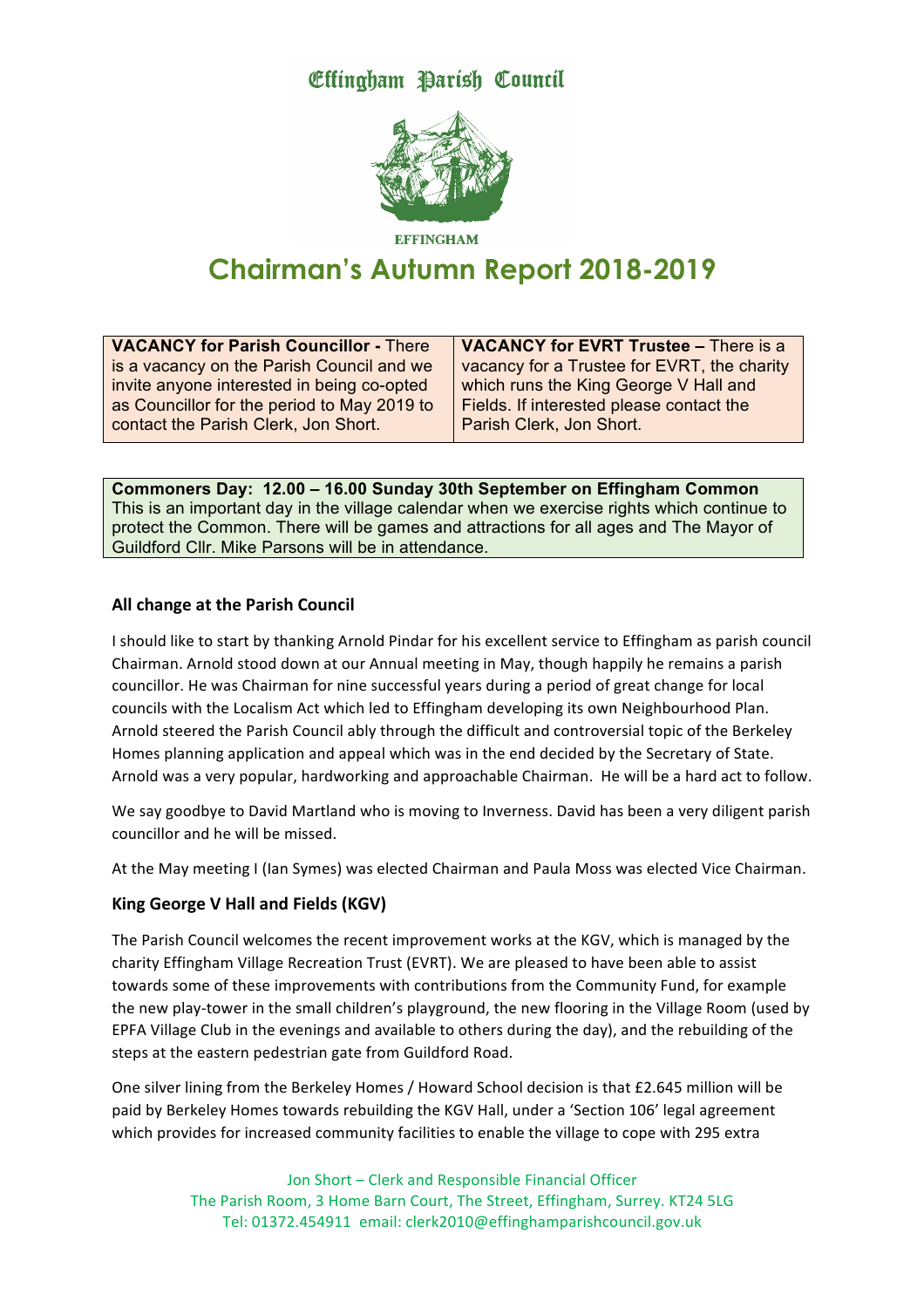homes. The KGV Hall is 50 years old and increasingly hard to maintain. The Parish Council is discussing with the EVRT Trustees how we can assist them with the redevelopment project.

Local volunteers have raised the incredible amount of over £30,000 towards the cost of enlarging and refurbishing the small children's playground at the KGV. We applaud their community spirit. There is still time to contribute if you haven't done so far: see the KGV Playground Appeal Facebook page, or ask the KGV Manager for details.

Under the EVRT Charity Scheme, the Parish Council is responsible for appointing 4 of the 7 EVRT Trustees. Three of those Trustees have recently retired, and I would like to thank Gill Bowerman, Liz Hogger and Chris Hogger for their many years of outstanding voluntary service to the charity.

## **Volunteering**

Volunteering can make a difference to the lives of those around you and can also give you a new set of friends. We are asking for volunteers in two areas:

- 1. As a Trustee for EVRT, the charity which runs the King George V Hall and Fields.
- 2. To become a parish councillor. With David Martland moving to Scotland we have a vacancy on the parish council.

If you are interested in either or both roles please contact Jon Short, Parish Clerk.

## **Howard of Effingham / Berkeley Homes**

Many of us were deeply disappointed by the decision of the Secretary of State to agree with the Planning Inspector's recommendation and allow the appeal by Berkeley Homes / Howard of Effingham School. This permits a new expanded school to be built on land at Effingham Lodge Farm, paid for by 295 new homes on Effingham's green belt. However the Parish Council's duty now is to make sure that our community gets the best possible outcome from this development, including good design and appropriate highways works. To that end parish councillors are participating in a liaison group with Berkeley Homes/The Howard, co-ordinated by our borough councillor Liz Hogger, and including representatives from Effingham Residents Association. We all aim to make sure that residents' views are taken into account.

At present we expect the detailed (reserved matters) application for the new school to be submitted by the end of September this year, with a target opening date for the new school of September 2020. The housing on Effingham Lodge Farm is expected to be commenced in the same timescale, with the homes on Browns Field being started once the new school playing fields are available for community use, e.g. for the rugby club 'minis'.

#### **Parish Council Services**

The parish council precept which is added to your council tax bill allows us to provide various services to Effingham residents, ranging from the allotments and burial ground, funding recreational facilities including playgrounds at the KGV Hall and Fields, preparing the Neighbourhood Plan and providing grants from the Community Fund for projects benefiting local residents. In April this year we circulated a summary with the Chairman's report which set out how the precept will be spent in the 2018/19 financial year (see website: effinghamparishcouncil.gov.uk 'Village Newsletters' link), explaining that the average cost per household for parish council services is about £92 per year (£70 for a Band D Property).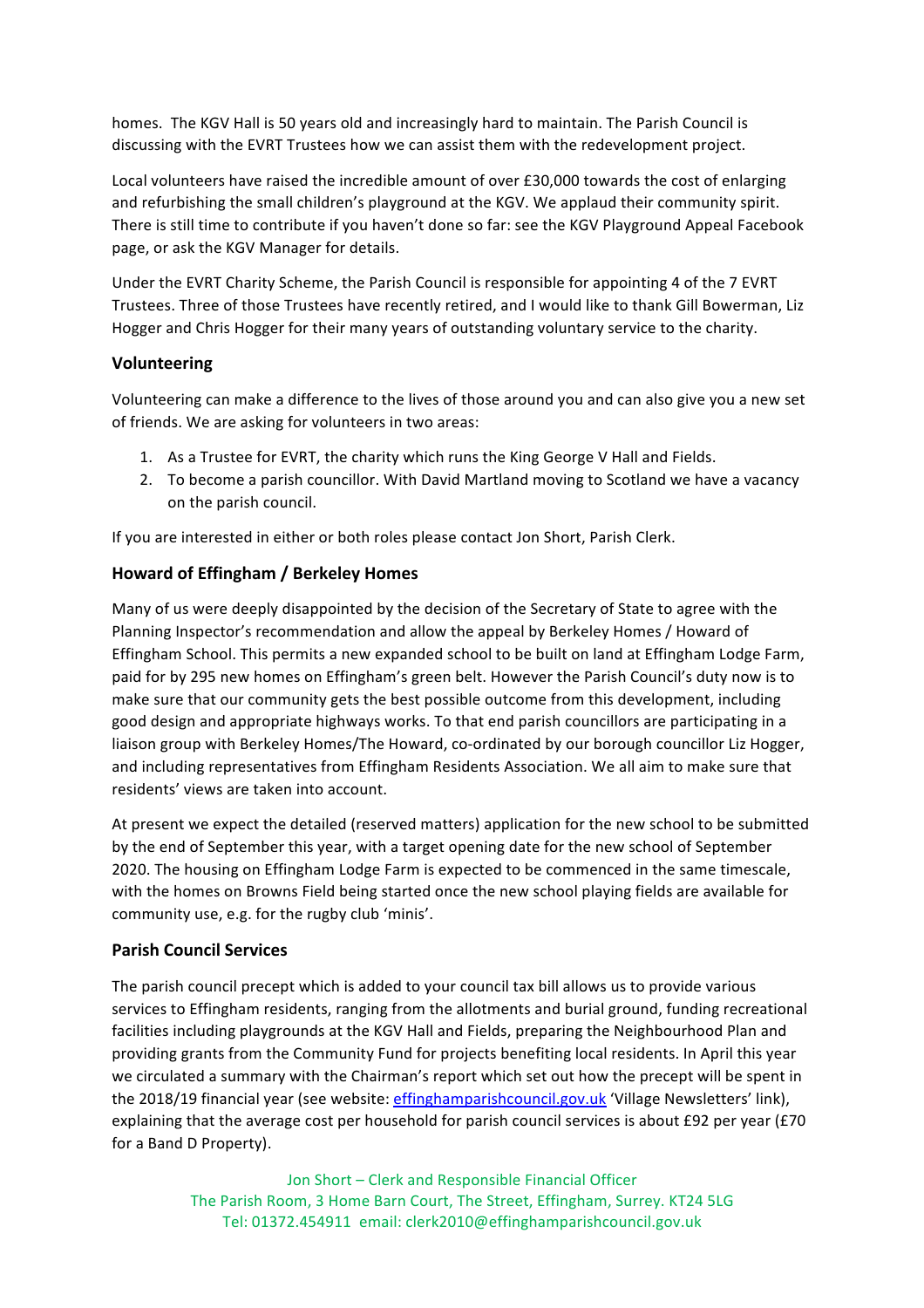Next year we want to carry out a full consultation with residents about what services you want from the parish council, so that we can meet residents' aspirations for Effingham. We would welcome any thoughts you have at this point. Please let us know if there are any other parish council services we should be providing from the precept, so we can include questions about these in the consultation.

#### **Effingham Neighbourhood Plan (ENP)**

The policies in the ENP are now being used by Guildford Borough Council in determining planning applications. In recent planning decisions a number of ENP policies have been cited as reasons for objection or imposing conditions on a planning approval. Developers and householders considering planning applications in Effingham should have consideration for the policies in the ENP.

#### **Former Wisley Airfield Planning Appeal**

The Wisley Planning Appeal was dismissed by the Secretary of State. It was dismissed for a number of reasons, the most important being: impact on highways and local roads, impact of the development on the character, setting and landscape of the area, and that the prospective development, being so dependent on the car, did not constitute sustainable development.

The site is still proposed for development in the GBC Local Plan but given this judgement the developer has some significant issues to overcome before planning permission can be given.

## **Local Plans Guildford and Mole Valley**

At the recent Guildford Borough Council Leader's meeting held in Effingham, Council Leader Paul Spooner reported that the Inspector evaluating the Local Plan had recommended several changes. Whilst finding the plan basically sound the Inspector has made it clear that he expects these changes to include a substantial increase in housing provision over the plan period and that the increased housing numbers should contain an allocation to allow for a proportion of Woking Borough Council's unmet housing need. The Local Plan is now in the hands of the Inspector and his powers in this situation are such that he can override the wishes of the borough council and its elected representatives. The Parish Council is working with our borough councillor Liz Hogger to monitor the situation here in Effingham so that we do not find ourselves with more development sites.

As a formal consultee the Parish Council is keeping an eye on the Mole Valley District Council (MVDC) Local Plan process which is underway. MVDC has adopted the 'Expansion of Villages' approach as one of their policies for meeting their housing target and we are aware of potential sites selected for development in The Bookhams. We are monitoring the situation as we are concerned about possible developments on green belt on our border with the Bookhams. We shall be making comments to this effect during the forthcoming public consultation scheduled for early 2019.

## **Village Newsletter**

Cllr Cliff Hackett is leading our efforts to establish a community magazine for Effingham and the surrounding area. Groups throughout the village have been providing content for the magazine and initial approaches to potential advertisers are underway. Cliff would like to widen community participation in producing the first issue and is seeking your help. He would particularly like to hear from anyone with experience of setting up a "not-for-profit" organisation. Additionally if you have: ideas about what you think the magazine should cover, are running events you would like listed, want to advertise, are prepared to help with distribution or perhaps would like to write an article then please contact Cliff on 01372 459113.